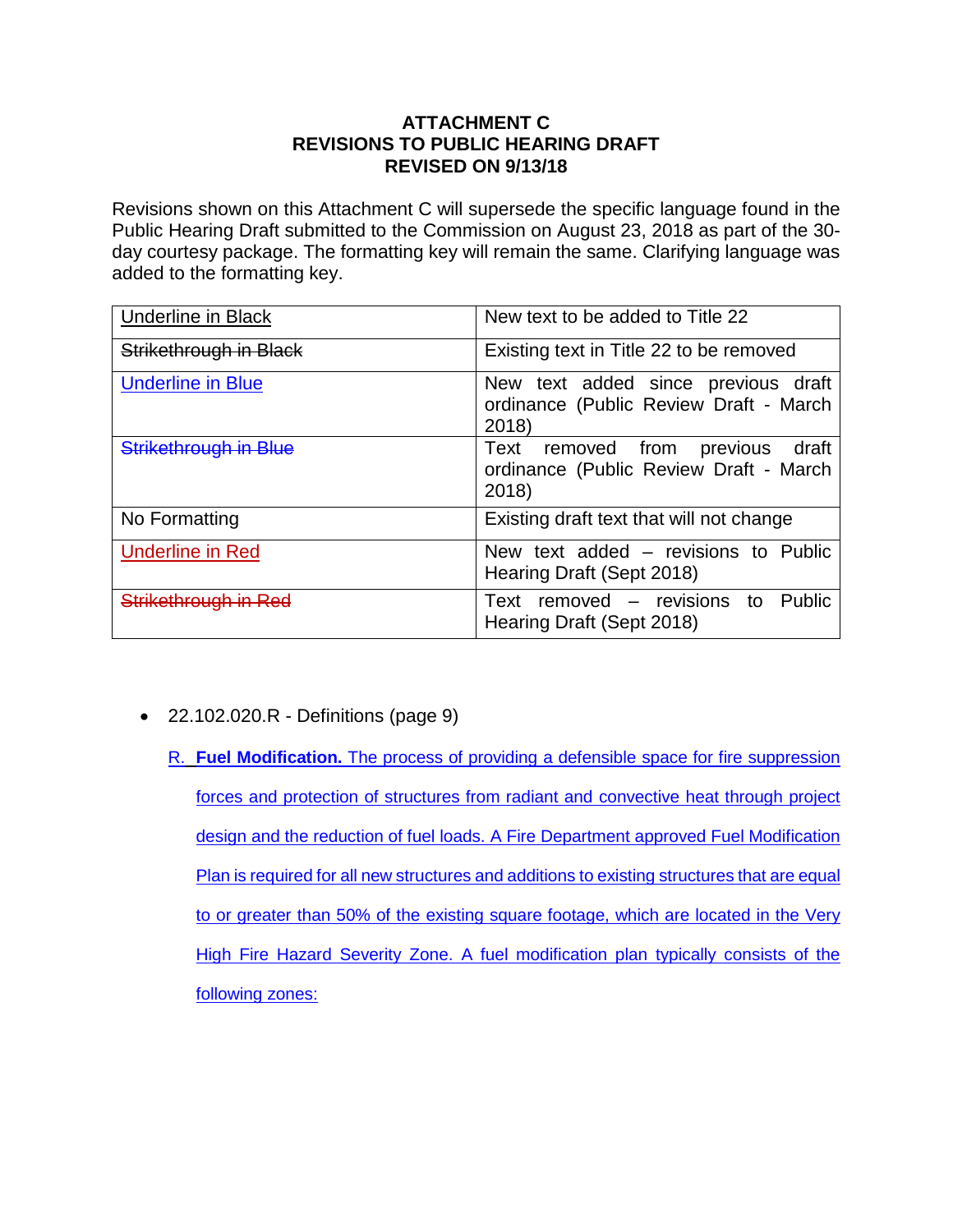- 1. *Zone A.* The Setback Zone, which typically extends 20 feet from any qualifying structure, is required requires clearing of all vegetation except for irrigated ground cover, lawn, adequately-spaced low-growing plant species, or hardscape.
- 2. *Zone B.* The Irrigated Zone, which typically extends from 20 to 100 feet from any qualifying structure or to the property line, requires an irrigated landscape and or thinning of native vegetation and removal of plant species constituting high-fire risk.
- 3. *Zone C*. The Thinning Zone, extends from 100 to 200 feet from any qualifying structure or to the property line. requires Tthinning the density of existing native vegetation to reduce the amount of fuel and slow the rate of fire spread, slow flame lengths, and reduce the intensity of fire before it reaches the irrigated zones.
- 22.102.020.CC Definitions (page 11)
	- CC. **SEA Protected Trees.** Native trees listed in the SEA Protected Tree List maintained by the Department are protected under the provisions of this Chapter, as described below:
		- 1. Any listed native tree with a trunk diameter that meets or exceeds the diameter listed in the SEA Protected Tree List maintained by the Department, as measured 54 inches above natural grade.
		- 2. Any listed native tree with two or more trunks that measure a total of at least 8 inches in diameter, as measured 54 inches above natural grade.
		- 3. *Heritage Tree.* Any listed native tree with a trunk diameter that measures 36 inches or more in a single trunk or two trunks that measures a total of 54 inches or more in diameter, or for trees with naturally think trunks, the tree must be at least